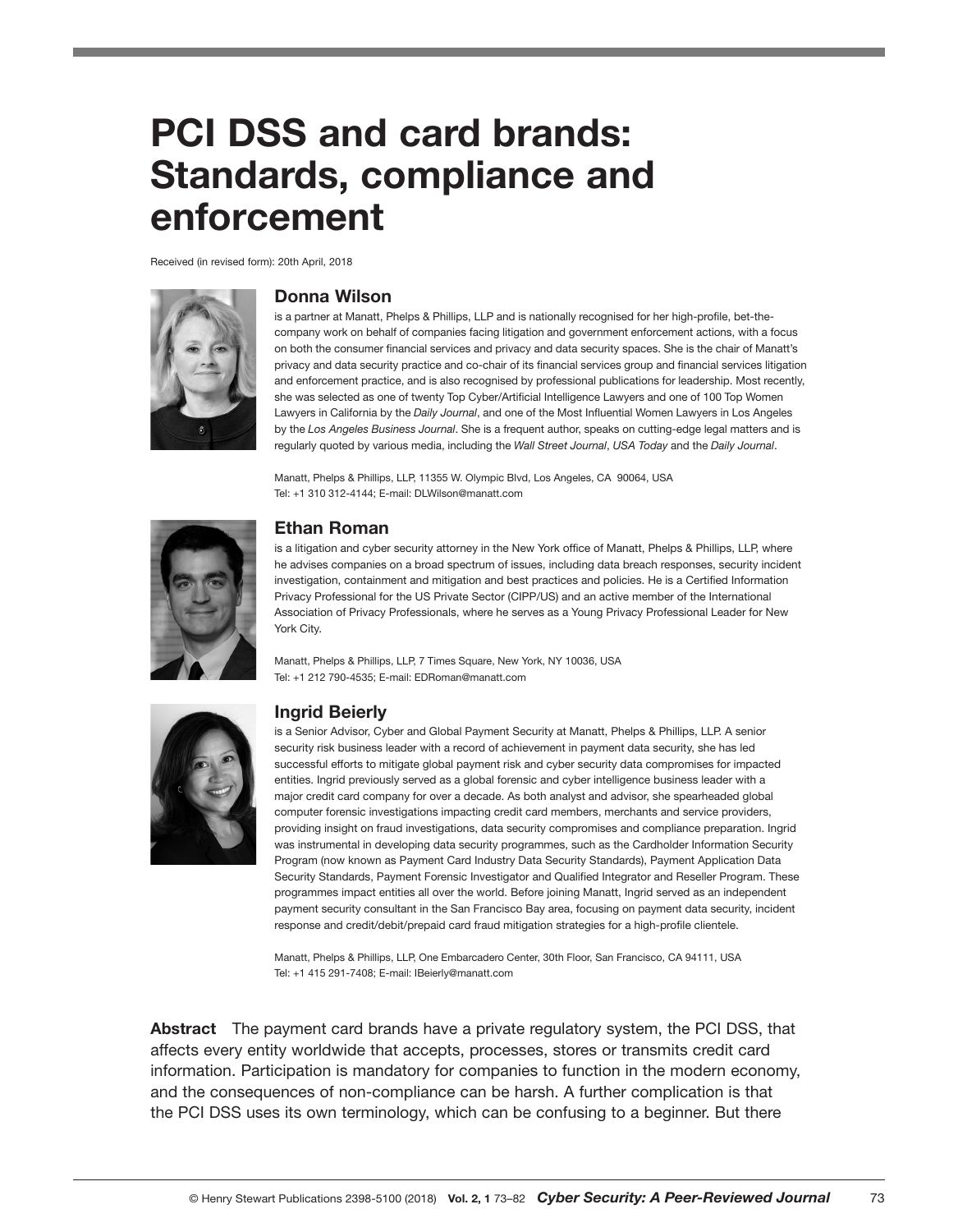are also benefits to understanding PCI compliance, including to avoid the potentially harsh consequences, and the fact that PCI compliant entities have a stronger defensive posture against cyberattacks. Because of this, all organisations should know about and understand the PCI DSS, including how to implement and maintain compliance. This paper outlines the history and reason behind the PCI DSS and the broad requirements entities must follow to be compliant; provides an overview of the basic terminology and requirements, information on additional programmes that affect an entity's PCI DSS compliance, a high-level view of compliance and information on its enforcement by the card brands, state legislation and the legal system; and offers some views from both critics and supporters of the current enforcement system.

KEYWORDS: PCI, PCI compliance, payment cards, PCI enforcement, cyber security

# INTRODUCTION

The payment card industry and the major card brands have a set of data security requirements — PCI DSS — that are unregulated by government, yet every company worldwide that accepts, processes, stores or transmits credit card information must comply with and follow the card brands' rules. Failure to do so can result in penalties imposed by the card brands, or, for businesses, the inability to accept credit cards. Because of the potential consequences, understanding and complying with the PCI DSS is critical. This paper will introduce the history of the PCI DSS, define its commonly used terms, introduce the high-level requirements entities must follow to be compliant and certify their compliance, and review the litigation landscape as it relates to PCI.

## HISTORY OF PCI DSS

The PCI DSS is a set of standards intended to encourage and enhance security for all entities that accept, process, store or transmit credit card information.<sup>1</sup> The Payment Card Industry Security Standards Council (PCI SSC or Council) was formed on 7th September, 2006. The major payment card brands — American Express, Discover Financial Services, JCB International, Mastercard Worldwide and Visa Inc. — founded the Council and remain its members in present day.

The PCI DSS is available on the Council's website.<sup>2</sup> It applies to all entities that accept, process, store or transmit cardholder data, including entities located outside the US,<sup>3</sup> meaning that every entity worldwide that accepts payment cards must comply with the PCI DSS. Entities include merchants, acquirers, issuers, service providers, processors and third-party agents. Although implementing PCI DSS is required for all entities that store, process or transmit cardholder data, formal validation of compliance is not mandated for all entities. Over the years, the PCI DSS has undergone several revisions, and is currently on version 3.2.

# THE BASICS

PCI DSS has its own terminology and can be quite confusing to a newcomer. Here are definitions of some of the commonly used terms in PCI DSS, provided on the Council's website:

• **Acquirer**: Also referred to as 'merchant bank', 'acquiring bank' or 'acquiring financial institution'. Entity, typically a financial institution, that processes payment card transactions for entities and is defined by a payment brand as an acquirer. Acquirers are subject to payment brand rules and procedures regarding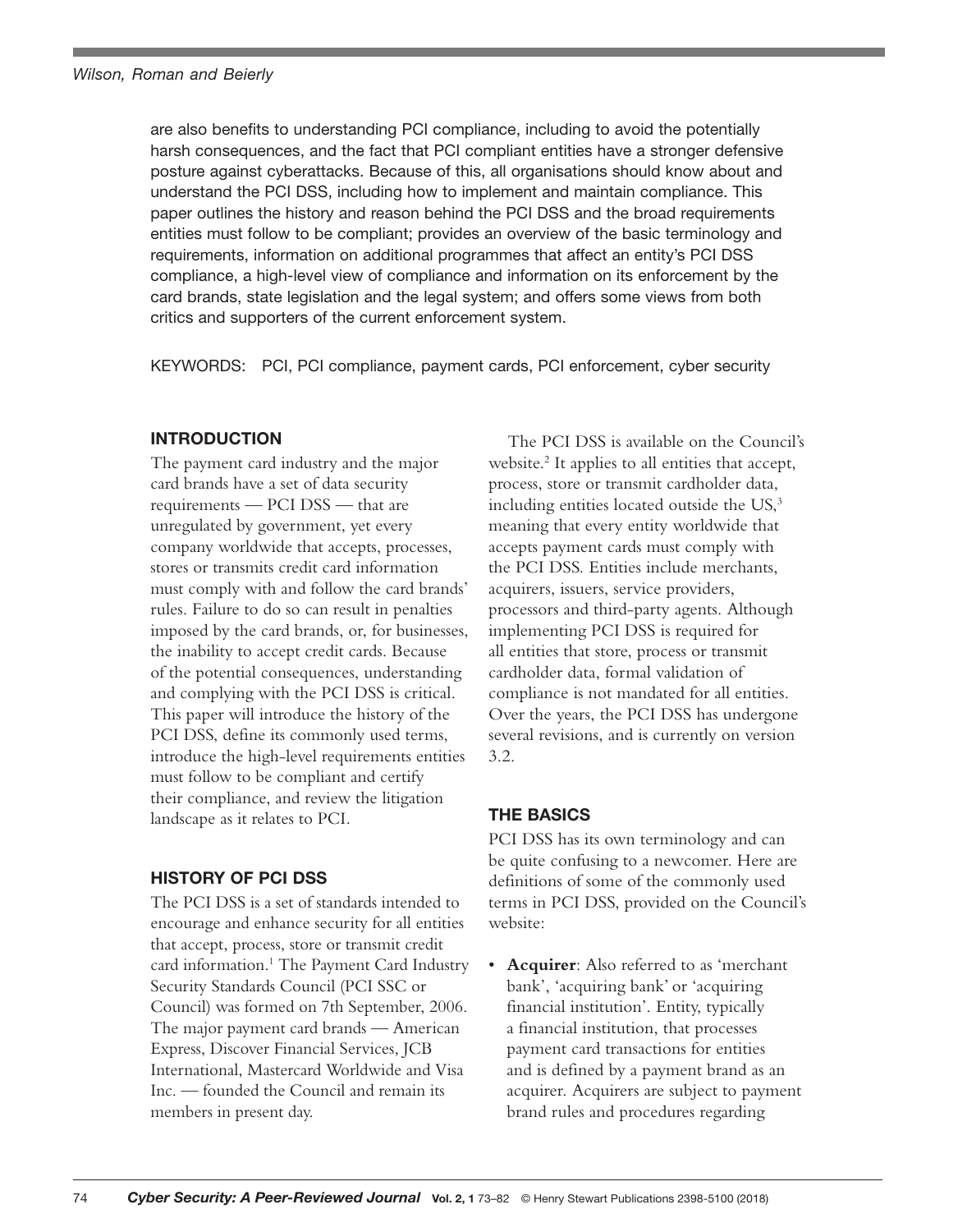merchant compliance. They must also ensure that their sponsored agents, processors and/or service providers that store, process or transmit card data comply with the PCI DSS.

- **Issuer**: Entity that issues payment cards or performs, facilitates or supports issuing services, including but not limited to issuing banks and issuing processors. Also referred to as 'issuing bank' or 'issuing financial institution'. Issuers are subject to payment brand rules and procedures and must ensure not only that they, but also that their sponsored agents, processors and/or service providers that store, process or transmit card data, comply with the PCI DSS.
- **Cardholder**: Non-consumer or consumer customer to whom a payment card is issued, or any individual authorised to use the payment card.
- **Cardholder data**: At a minimum, cardholder data consists of the full PAN. Cardholder data may also appear in the form of the full PAN plus any of the following: cardholder name, expiration date and/or service code.
- **Payment processor**: Sometimes referred to as 'payment gateway' or 'payment service provider' (PSP). Entity engaged by a merchant, acquirer, issuer or other entity to handle payment card transactions on their behalf. While payment processors typically provide acquiring services, payment processors are not considered acquirers unless defined as such by a payment card brand.
- **Third-party agents/service providers**: Organisations that store, process, transmit or have access to cardholder account or transaction information on behalf of acquirers, issuers, merchants, other service providers or payment processors.4

#### The Standards

The PCI DSS has 12 high-level requirements, which fall under six goals:

- Build and maintain a secure network
	- 1. Install and maintain a firewall configuration to protect cardholder data
	- 2. Do not use vendor-supplied defaults for system passwords and other security parameters;
- Protect cardholder data
	- 3. Protect stored data
	- 4. Encrypt transmission of cardholder data across open, public networks;
- Maintain a vulnerability management programme
	- 5. Use and regularly update anti-virus software or programs
	- 6. Develop and maintain secure systems and applications;
- Implement strong access control measures
	- 7. Restrict access to cardholder data by business need-to-know
	- 8. Assign a unique ID to each person with computer access
	- 9. Restrict physical access to cardholder data;
- Regularly monitor and test networks 10. Track and monitor all access to network resources and cardholder data
	- 11. Regularly test security systems and processes;
- Maintain an information security policy 12. Maintain a policy that address information security for all personnel.

Included under these high-level standards are over 200 line item requirements.

For entities just setting out on the road to PCI DSS compliance, the Council provides a Prioritized Approach<sup>5</sup> to help entities incrementally protect against the highest risks and threats. The Prioritized Approach has six milestones:

- 1. Remove sensitive authentication data and limit data retention;
- 2. Protect systems and networks, and be prepared to respond to a system breach;
- 3. Secure payment card applications;
- 4. Monitor and control access to your systems;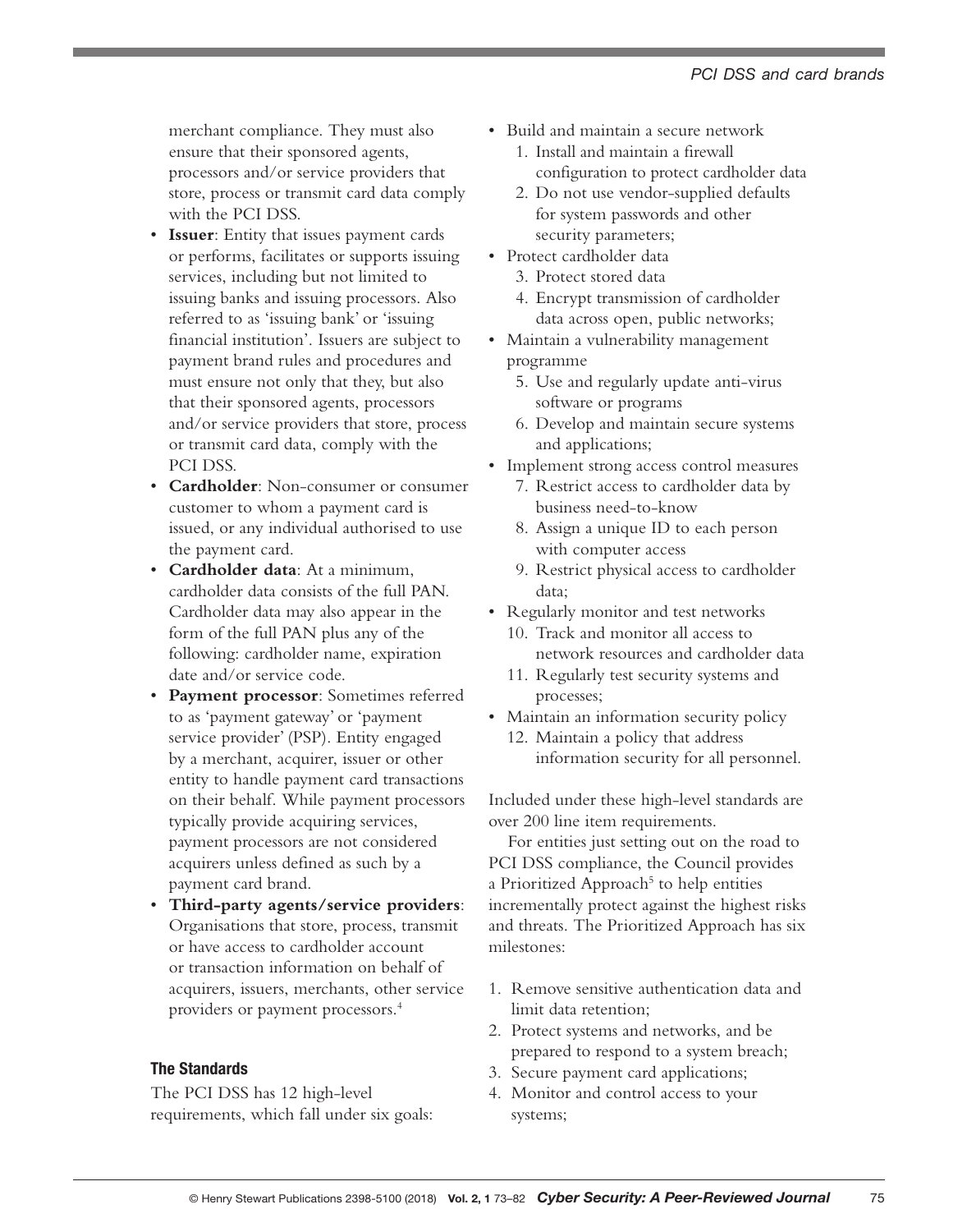- 5. Protect stored cardholder data;
- 6. Finalise remaining compliance efforts, and ensure all controls are in place.

# ADDITIONAL PROGRAMMES THAT AFFECT AN ENTITY'S PCI DSS **COMPLIANCE**

#### Payment Application Data Security Standards (PA-DSS)6

PA-DSS defines security requirements for software vendors of payment applications. Entities that use a third-party payment application that stores, processes or transmits cardholder data or has access to cardholder data must ensure the application is PA-DSS compliant. The goal of PA-DSS is to ensure that the application does not hinder an entity's PCI DSS compliance and, when implemented in a secure manner, will minimise the potential for a data breach. PA-DSS is managed by the PCI SSC and the certification assessment is performed by a Payment Application Qualified Security Assessor (PA-QSA). The payment card brands require that entities utilise a PA-DSS compliant payment application. At a high level, the PA-DSS certification process involves the following steps:

- 1. Software vendor engages a PA-QSA to certify the application against PA-DSS;
- 2. Proof of certification via a Report of Validation (ROV) will be provided to the PCI SSC for review and acceptance;
- 3. Once the ROV is accepted by the PCI SSC, the payment application will be listed on the PCI SSC's website as compliant.

Compliant payment applications must be capable of being implemented in a PCI DSS compliant-manner. As part of the PA-DSS certification process, software vendors are required to provide an implementation guideline to their clients and other thirdparty entities that may manage or install the payment application.

Revalidation of the payment application by a PA-QSA is required if major changes are made to the application that affects a majority of the PA-DSS requirements.

# Qualified Integrator Reseller (QIR) programme

QIRs are third-party companies engaged by an entity or software vendor to install and manage a payment application remotely. The QIR programme was initiated by Visa Inc. due to the increase of Level 4 merchant data compromises involving insecure remote access protocols and weak passwords utilised by third-party companies. The vulnerabilities allowed hackers to gain unauthorised access to Point-of-Sale (POS) systems and install malicious software to steal full magnetic stripe data. Furthermore, the same user ID and password is used for the third-party company's client-based system which allowed a widespread attack on numerous Level 4 merchants. In the last six months of 2016, insecure remote access through third-parties was the single largest origin of data compromises.<sup>7</sup>

In August 2012, the programme was handed over to the PCI SSC to manage the certification of QIRs. For a third-party company to become a certified QIR and be listed on PCI SSC's website, they must comply with the following:

- 1. Be a recognised legal company;
- 2. Adhere to PCI SSC's Code of Professional Responsibility;
- 3. Pay and take the PCI SSC's training exam;
- 4. Provide proof that the company is a direct provider of a PA-DSS validated payment application;
- 5. Each employee performing installations must have the skills and experience as listed on the QIR qualification requirements.

Using a certified QIR is not a requirement with the payment card brands, with the exception of Visa. On 29th October, 2015,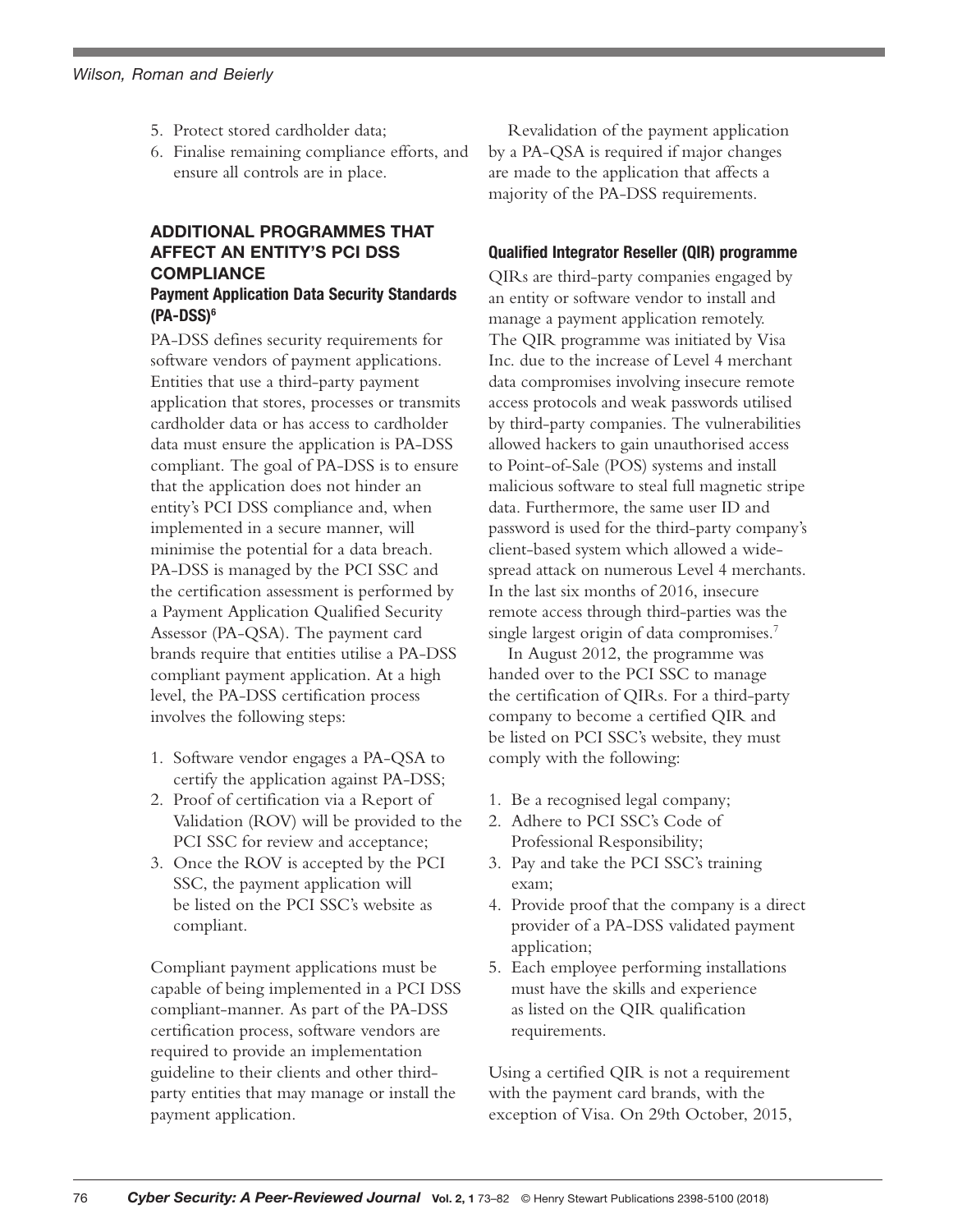Visa announced a new mandate for US and Canadian acquirers. Effective from 31st March, 2016, acquirers must communicate to their Level 4 merchants that beginning on 31st January, 2017, merchants *must* use a certified QIR for POS installation and management.8 In addition, Level 4 merchants must validate PCI DSS compliance or enrol in Visa's Technology Innovation Program (TIP).9 TIP is an incentive programme for merchants to migrate to EMV<sup>10</sup> or Point-to-Point Encryption (P2PE). If a merchant enrols in TIP, the merchant will not be required to do an annual PCI DSS compliance validation, but they must still comply with PCI DSS. Visa mandated this new requirement to help reduce data compromises involving Level 4 merchants.

# **COMPLIANCE**

As mentioned above, all entities that accept, process, store or transmit credit card information must comply with the PCI DSS. This is true even for entities that use third party payment processors.

But not every entity is held to the same standard, with the exception of Visa, as mentioned above. This makes sense — there is no need for an entity that processes a few hundred or 1,000 transactions annually to undergo the same level of rigour to satisfy the PCI DSS requirements as an entity that processes millions of transactions. This primarily comes into play when entities must validate their compliance with the PCI DSS. Regardless of transaction volume, all entities must pass a quarterly vulnerability scan, which must be performed by an Approved Scanning Vendor (ASV). But for additional validation requirements, entities are separated into four levels. Each payment card has its own standards, but, for example, Visa separates the merchant and service provider levels as follows:

## Merchants:

• Level 1: Merchants that process over 6m transactions per year, or merchants who suffered a breach where data was compromised in the past year;

- Level 2: Between 1m and 6m transactions per year;
- Level 3: Between 20,000 and 2m e-commerce transactions per year;
- Level 4: Less than 20,000 e-commerce transactions, or less than 1m other types of transactions per year.<sup>11</sup>

Level 1 Visa merchants, in addition to the quarterly network scan, must annually file a Report on Compliance (ROC) by a Qualified Security Assessor (QSA) or, if the ROC is signed by an officer, by the merchant's internal auditor. QSAs are companies with trained personnel and processes to help entities assess compliance with the PCI DSS.

Level 2, 3 and 4 Visa merchants must complete a Self-Assessment Questionnaire (SAQ) and submit an Attestation of Compliance (AOC) form. It is important to keep in mind that each card brand has its own compliance programme. Mastercard, for instance, gives Level 2 merchants the option of bringing in a QSA for an onsite assessment, or conducting a SAQ.

Service Providers:

- Level 1: Processors or any service providers that store, process or transmit over 300,000 Visa transactions annually. Processors/service providers in this category must validate compliance annually by a QSA and perform a quarterly network scan by an approved ASV;
- Level 2: Any service providers that store, process or transmit less than 300,000 Visa transactions annually. Service providers in this category must complete a SAQ D annually and perform a quarterly network scan by an approved ASV.

As mentioned above, both Visa and Mastercard require service providers to be registered with their registration programmes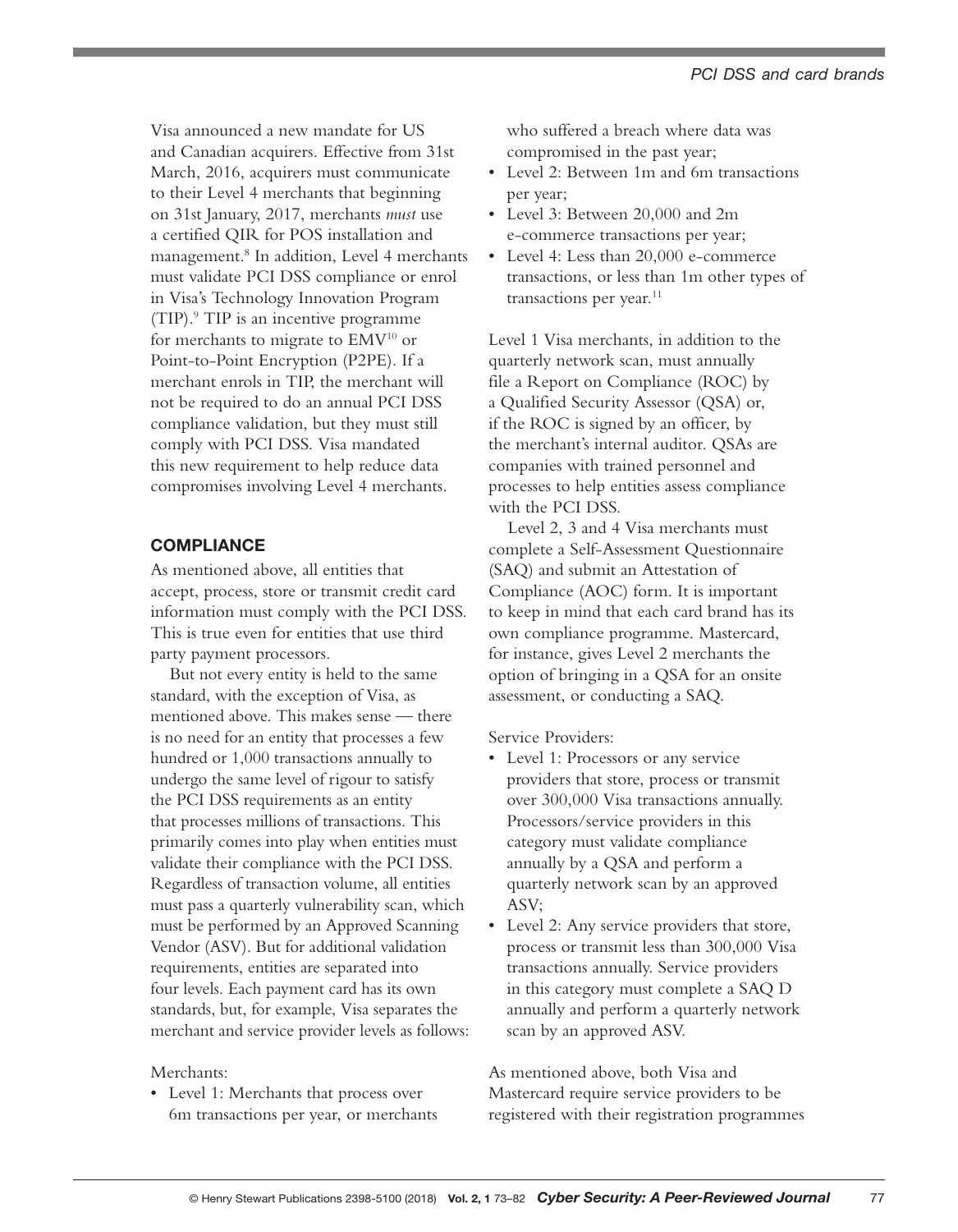and must provide the AOC in order to be added to their Service Provider Compliant List.

Entities that store, process or transmit cardholder data is responsible for maintaining compliance with PCI DSS and that includes any outsourcing of payment card data. Outsourcing of payment card data include, but not limited to:

- Processing;
- Management;
- Accessing;
- Data warehousing.

The entity outsourcing the processing and/ or managing of their data should perform their due diligence to ensure that their thirdparty service provider protects the data. As mentioned above, each payment card brands maintain a list of compliant service providers. Entities and acquirers should review the individual payment card brand site to ensure their service provider is PCI DSS compliant. If there is a breach involving payment card data (regardless of whether or not the data was outsourced) and the forensic investigation reveals that the compromised entity was in violation of PCI DSS, the payment card brands will levy a fine to the acquiring bank. We highly recommend entities review their service provider service level agreement and/or contracts and ensure, at a minimum, the following are addressed:

- 1. A clear understanding of roles and responsibilities as related to data security;
- 2. Requirement that their service provider undergo PCI DSS compliance;
- 3. Timely notification in the event of a suspected or confirmed data breach at the service provider environment. The notification should include you as the owner of the data, acquiring bank and payment card brands. The payment card brands have a requirement that they be notified of a suspected or confirmed breach within a certain time frame.12

Delay in notification can result in significant penalties.

- 4. A robust incident response plan and testing the plan annually to ensure validity;
- 5. The ability to limit data exposure and minimise loss by having a robust incident response plan and following industry practice in preserving evidence.

Complying with the PCI DSS can seem like a burden, but there are also benefits. By following the PCI DSS, entities can improve their security posture for all data they collect and store, not just cardholder data. The steps required to comply with the PCI DSS can also help entities prevent and detect attacks against their systems, avoiding data breaches and the accompanying fines, investigations and/or litigation.

For entities that are required to comply with other regulations that may compete with the PCI DSS requirements, we recommend that they assess their business to identify the type of data they process, store, accept and transmit (eg credit card data, healthcare, personally identifiable information). Entities should work with their internal or external audit, legal/privacy, information security and third-party subject matter experts to map out and compare the requirements and develop a streamlined approach to compliance. Limiting data retention, as mentioned on the PCI prioritised approach, is a good start.

## ENFORCEMENT

Compliance enforcement for the PCI DSS and determination and assessment of any penalties are carried out by the individual payment card brands.<sup>13</sup> There is no federal law requiring compliance with the PCI DSS. Most US state laws do not require compliance, but:

• Minnesota's Plastic Card Security Act requires any company that suffers a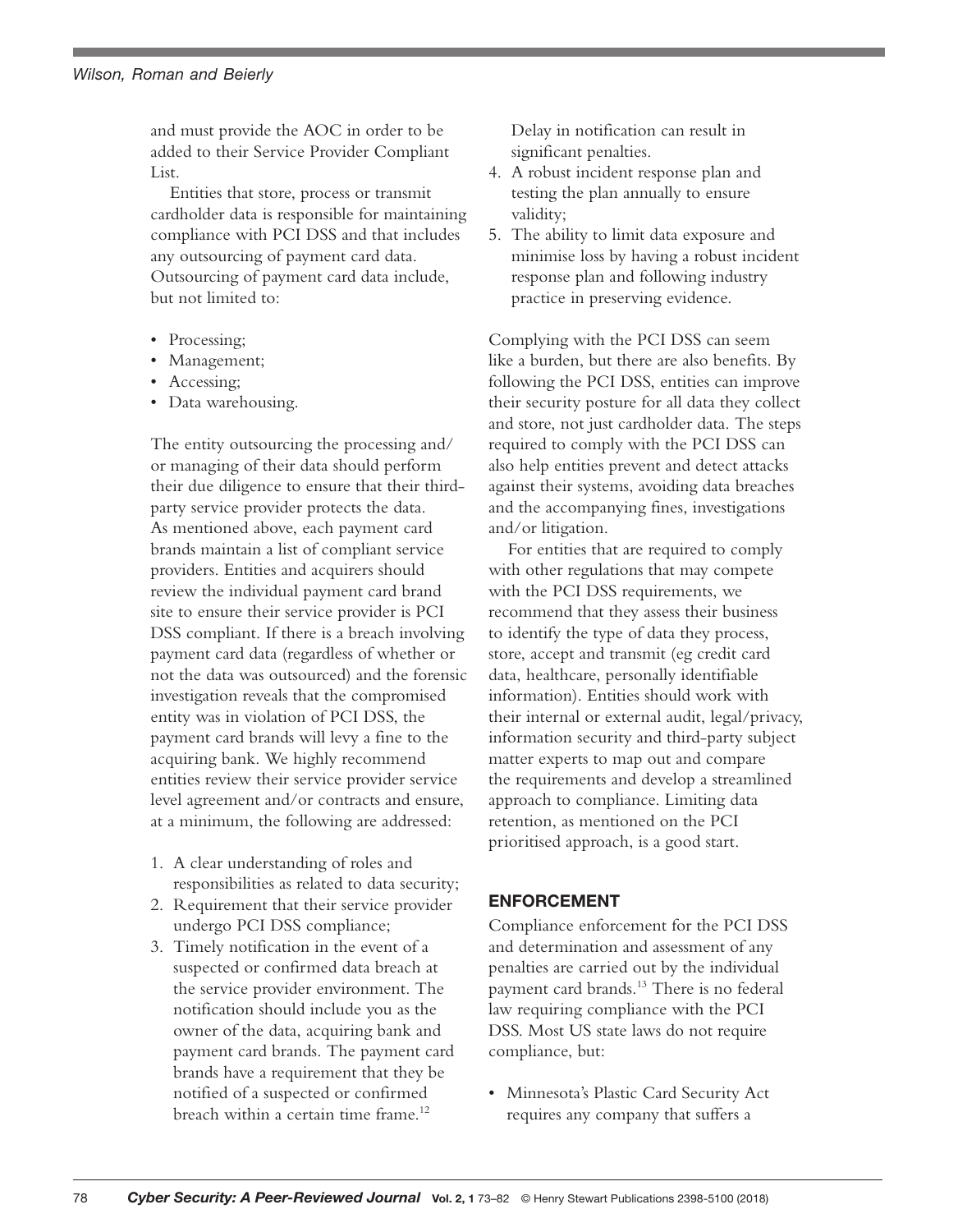data breach and is found to have been storing prohibited card data on its systems to reimburse financial institutions for the costs associated with blocking and reissuing cards;<sup>14</sup>

• Nevada and Washington mandate compliance with the PCI DSS, and compliance shields merchants from liability for damages resulting from a data breach.15

The card brands enforce compliance primarily through fines of the acquiring bank, which is the bank that processes card transactions for the merchant. The acquiring bank may be fined up to \$100,000 per month for non-compliance, which it will likely pass on to the merchant or service provider.16

The PCI enforcement structure is not without its critics. At a hearing before the Congressional House Subcommittee on Emerging Threats, Cybersecurity, and Science and Technology on 31st March, 2009, people affiliated with the retail industry voiced their opinions on problems with PCI enforcement. Michael Jones, then-Chief Information Officer of Michaels Stores, testified that the PCI DSS requirements were 'developed from the perspective of the card companies rather than from those who are expected to follow them' and called the requirements 'very expensive to implement, confusing to comply with, and ultimately subjective both in their interpretation and in their enforcement'.17 At the same hearing, David Hogan, then-Senior Vice President, Retail Operations and Chief Information Officer for the National Retail Federation, accused the card brands of using the PCI framework as 'a tool to shift risk off the banks and credit cards' balance sheets and place it on others', noting that under the PCI DSS, entities were required to store unwanted credit card data for long periods of time.<sup>18</sup>

Other criticisms of PCI DSS enforcement focus on the payment card brands' actions surrounding data breaches for PCI compliant

companies. For example, in 2009, payment processing companies Heartland Payment Systems Inc. and RBS WorldPay Inc. were removed from Visa's list of compliant companies after they suffered data breaches.<sup>19</sup> Critics of Visa's action cast it as an attempt to insulate Visa from any ensuing litigation because of Visa's rule that compliant companies who suffer breaches can avoid fines.20 An analyst at one technology research company called Visa's decision 'legal maneuvering', accusing Visa of conducting 'PCI enforcement as usual' by 'making the rules up as they go'.<sup>21</sup>

Lawsuits between merchants and payment card brands have had mixed results for merchants. In *Genesco v. Visa, Inc.*, Visa had imposed approximately \$13.3m in non-compliance fines. Genesco sued for recovery of the fines, alleging that it was 'at all relevant times … in compliance with the PCI DSS requirements'.<sup>22</sup> The court denied Visa's motion to dismiss claims under California's unjust competition law and unjust enrichment, and Genesco's motion for summary judgment, but the case settled before trial.<sup>23</sup> But that was a good result for the merchant when compared to *Jetro Holdings, LLC v. MasterCard Int'l, Inc.*, where a New York state court granted Mastercard's motion to dismiss.<sup>24</sup> Following two breaches of Jetro's network, Mastercard imposed approximately \$7m in fines against Jetro's acquiring bank, PNC, which in turn withheld the same amount from Jetro. The court held that Jetro did not have a contract with Mastercard that allowed it to pursue claims against Mastercard, and in any case, Jetro had agreed that PNC could pass on any charges for PCI violations to Jetro.<sup>25</sup> A particularly alarming part of the court's decision for merchants was its response to Jetro's argument that Mastercard could essentially impose its requirements on the agreement between Jetro and PNC: 'If [Jetro] was not comfortable with the [PCI DSS], it could have elected to not accept MasterCard credit cards as a means for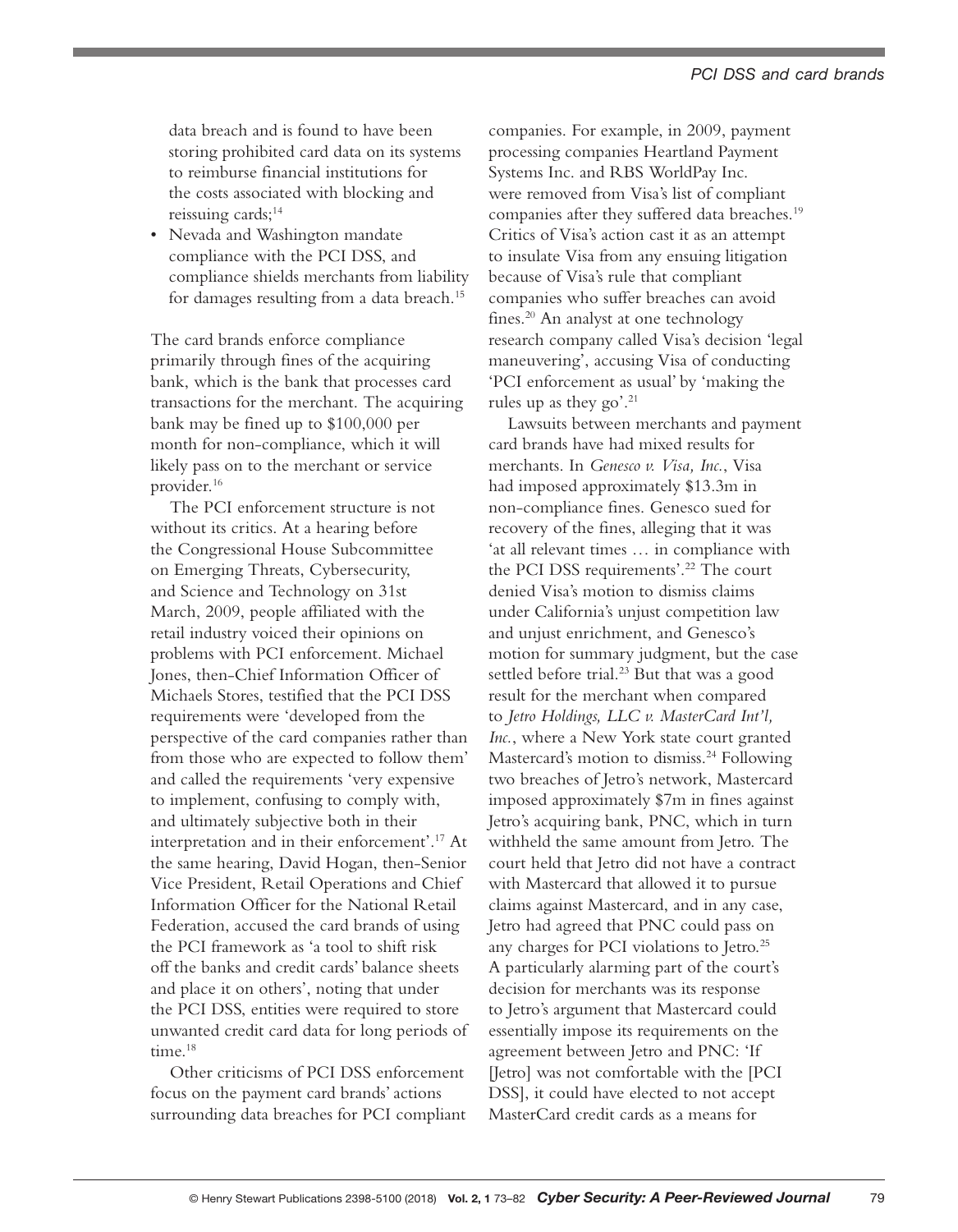customers to make payment at its stores. It could instead have to accept other credit cards only or not to accept credit cards at all.'26 This is an indication that, at least in New York, courts may not be sympathetic to the criticisms that the payment card brands hold all of the power and can make decisions unilaterally.

Merchants have also sued acquirers about PCI enforcement. After Cisero's Ristorante and Nightclub in Park City, Utah (Cisero's) had funds confiscated from its bank account by its acquiring bank, U.S. Bank, Cisero's asserted claims against U.S. Bank and its payment processor, Elavon for, among other things, recovery of those seized funds.<sup>27</sup> Cisero's alleged that the bank confiscated funds following a supposed data breach even though an investigation found no evidence of a breach actually occurring. The lawsuit argued that U.S. Bank and the payment card industry in general compel merchants to sign one-sided contracts that are based on standards that change arbitrarily and without warning, impose whatever fines they see fit, even without proof of a breach or any economic loss, and do not provide merchants the opportunity to dispute claims before seizing funds as penalties.<sup>28</sup> The case was dismissed soon after Cisero's counterclaims were filed, likely because of a confidential settlement.<sup>29</sup>

In another case, *Schnuck Markets, Inc. v. First Data Merchant Servs. Corp.*, 30 Schnucks was breached, and its processor First Data began withholding a percentage each day from the funds it collected for transactions at Schnucks.31 Schnucks alleged that the amount withheld by First Data exceeded the contractual limitation on liability in the parties' Master Services Agreement, and First Data argued that the agreement allowed it to withhold costs for all of the losses stemming from the data breach. The court held, and the Eighth Circuit affirmed, that the limitation on liability applied.32 The decision turned, in part, on a contractual provision that increased the liability cap if

Schnucks were not PCI compliant, which First Data did not allege.<sup>33</sup> In a related case, several issuers sued Schnucks for losses relating to the data breach. The district court dismissed the issuers' claims, and the Seventh Circuit affirmed, holding that the issuers 'and Schnucks all participate in a network of contracts that tie together all the participants in the card payment system.'34 The issuers could not recover losses above and beyond the contractual damages simply 'because they are disappointed by the reimbursement they received through the contractual card payment systems they joined voluntarily.'35

Furthermore, although entities may use PCI compliance as evidence — but not proof — that it implemented a reasonable information security plan in litigation stemming from data breaches, even that benefit is limited. Non-compliance has been noted by courts as evidence that a company breached its duty of care.<sup>36</sup> And even if entities are PCI compliant, the FTC has stated that 'the existence of a PCI DSS certification is an important consideration in, but by no means the end of, our analysis of reasonable security'.37

But PCI compliance and enforcement also has its defenders. For example, Bruce Schneier, currently the Chief Technology Officer of IBM Resilient, fellow at Harvard University's Berkman Klein Center, and board member of the Electronic Frontier Foundation, called the PCI DSS 'the best stick the [payment card] industry has found to beat companies over the head with', saying that the PCI DSS 'forces companies to take security more seriously'.38 To PCI defenders, if entities did not have severe consequences for failing to protect customer data, they would have no incentive to do so.

## Key updates to PCI DSS in 2018

As mentioned above, the latest version of PCI DSS is 3.2 and organisations must implement all new requirements by 1st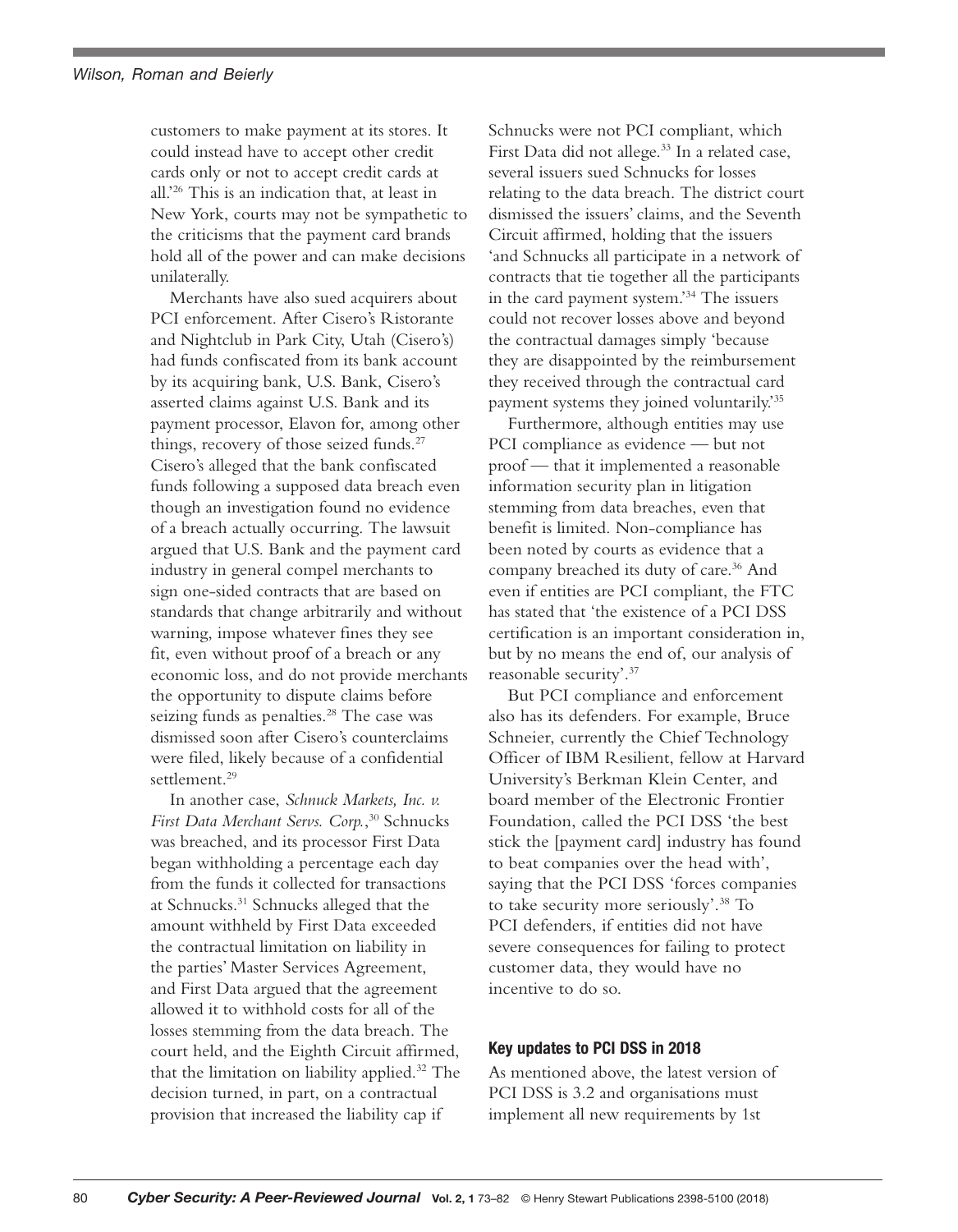February, 2018. New requirements are as follows:

#### *For all organisations*

- Change management processes to confirm that affected PCI DSS requirements are in place after significant change (Requirement 6.4.6);
- Multi-factor authentication for all non-console administrative access (Requirement 8.3.1).

#### *Additional requirements for service providers*

- Maintain a documented description of the cryptographic architecture (Requirement  $3.5.1$ ;
- Detect and respond to failures of critical security control systems (Requirements 10.8, 10.8.1);
- Perform penetration testing on segmentation controls at least every six months (Requirement 11.3.4.1);
- Establish a formal PCI DSS compliance program (Requirement 12.4.1);
- Perform reviews at least quarterly to ensure security policies and procedures are followed (Requirements 12.11, 12.11.1).

All organisations must also migrate out of the vulnerable version of SSL/ TLS by 30th June, 2018. SSL/TLS is a cryptographic protocol used to establish a secure communication channel between two systems. There are known vulnerabilities with earlier versions of the protocol and, thus, why the Payment Card Industry is mandating upgrading to a more secure version.

# **CONCLUSION**

Although there are some harsh criticisms of PCI DSS, all evidence points to it remaining in place for the foreseeable future. Professionals in all industries that

accept, process, store or transmit credit card information need to be aware of and understand the requirements of the PCI DSS, not only to avoid the consequences of non-compliance, but to improve their security posture for not only cardholder data, but all forms of data. Because PCI compliance is a fairly new subject, there is plenty of room for it to change and grow. It is critical for professionals to keep up to date on the changing best practices, rules and requirements, and legal developments surrounding the PCI DSS.

## **References**

- 1. PCI Security Standards Council (April 2016), 'Payment Card Industry (PCI) Data Security Standard, Requirements and Security Assessment Procedures Version 3.2', p. 5, available at https:// www.pcisecuritystandards.org/document\_library? category=pcidss&document=pci\_dss (accessed 17th April, 2018).
- 2. PCI Security Standards Council, available at https:// www.pcisecuritystandards.org/ (accessed 17th January, 2018).
- 3. Visa, 'Receiving Payments' available at https:// www.visaeurope.com/receiving-payments/security/ (accessed 3rd April, 2018); PCI DSS, 'Frequently Asked Questions', available at https://pcissc.secure. force.com/faq/articles/Frequently\_Asked\_Question/ Is-PCI-DSS-a-global-standard (accessed 3rd April, 2018).
- 4. Visa and Mastercard require all payment processors, third-party agents/service providers to be registered. More information on Visa and Mastercard's registration programmes and list of compliant processors, third-party agents and service providers is available on their websites. Visa, available at https:// usa.visa.com/partner-with-us/pci-dss-complianceinformation.html (accessed 19th January, 2018); Mastercard, available at https://www.mastercard. us/en-us/merchants/safety-security/securityrecommendations/service-providers-need-to-know. html (accessed 19th January, 2018).
- 5. PCI Security Standards Council (May 2016), 'The Prioritized Approach to Pursue PCI DSS Compliance', available at https://www.pcisecuritystandards.org/ documents/Prioritized-Approach-for-PCI\_DSS-v3\_2. pdf (accessed 17th January, 2018).
- 6. PCI Security Standards Council (May 2016), 'Payment Card Industry (PCI) Payment Application Data Security Standard (PA-DSS) v3.2', available at https://www.pcisecuritystandards.org/documents/ PA-DSS-v3\_2-Program-Guide.pdf?agreement= true&time=1515785992476 (accessed 17th January, 2018).